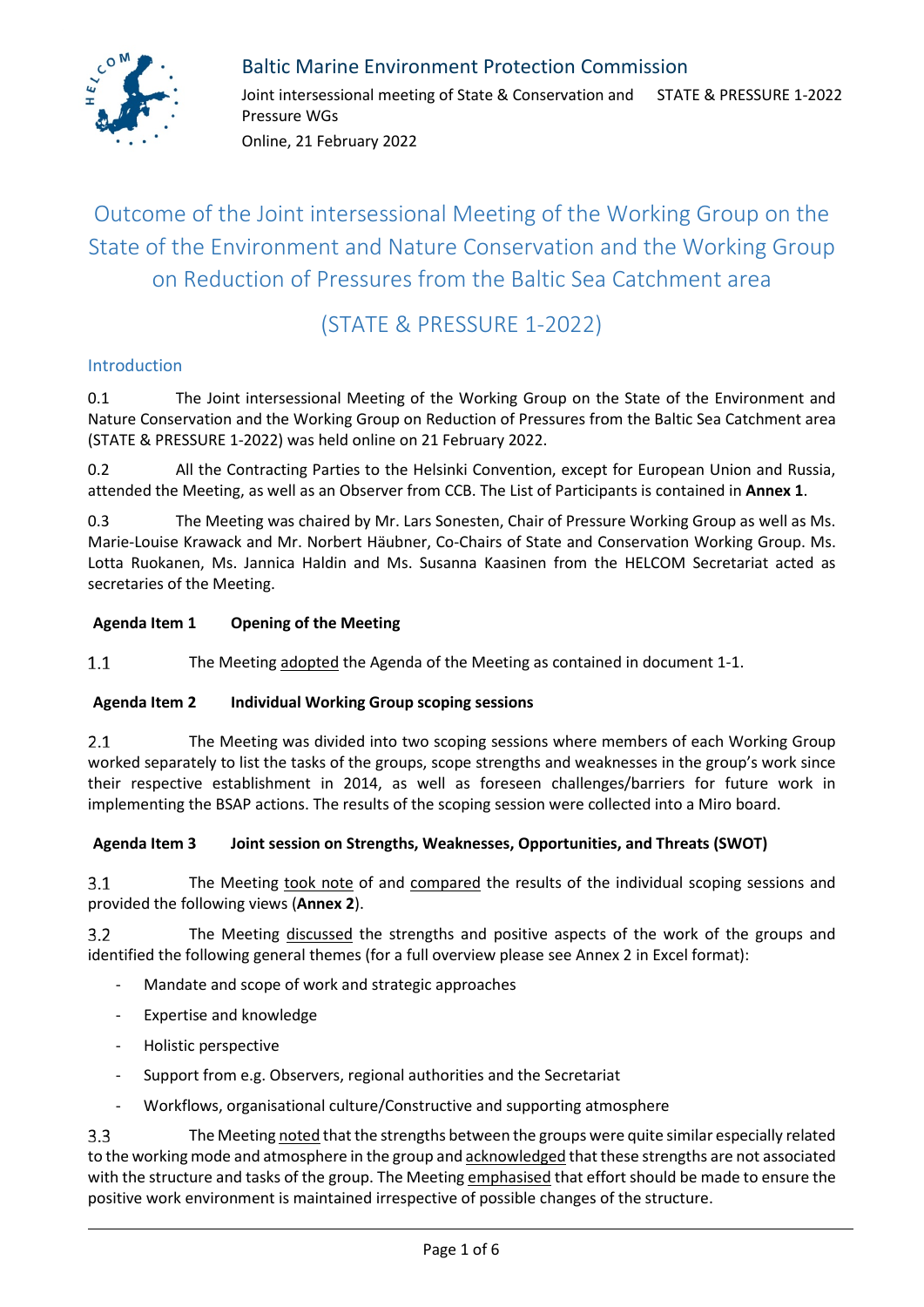$3.4$ The Meeting discussed the weaknesses and threats and identified the following general themes (for a full overview please see Annex 2):

- Scope is too broad: lack of time and expertise and excessive document load
- Cooperation between and roles of HELCOM groups and unclear division of tasks
- General and procedural issues
- Lack of resources or contribution
- More fun needed

 $3.5$ The Meeting discussed the possible challenges and barriers related to the implementation of the BSAP and concluded on the following general themes (for a full overview please see Annex 2):

- **General**
- Need for prioritization
- Need to establish clear roles and routes to cooperation
- Lack of resources and CP engagement
- Commitments outside HELCOM
- Practical uncertainties linked to reorganization

#### **Agenda Item 4 Potential renewal of the HELCOM working structure**

 $4.1$ The Meeting took note of the technical guidance document on the renewal of the HELCOM working structure (document 4-1) and the proposals for the new structure.

 $4.2$ The Meeting took note of the guidance provided by HOD 61-2021 that the Helsinki Convention should function as the basis for the structure of HELCOM work, acknowledging, however, that the implementation of the actions in the 2021 BSAP is a core aspect of the implementation of the convention and subsequently emphasized that any change in structure should also support the effective implementation of the BSAP.

4.3 The Meeting recalled that the logic behind the 2021 BSAP structure is to more closely reflect the chain of consequence, whereby human activities result in pressures on the environment, which in turn affect the state of biodiversity. The Meeting noted that many of the current subsidiary bodies of HELCOM already tackle distinct parts of the 2021 BSAP, e.g. Response, Agri and Fish Groups.

 $4.4$ The Meeting took note of the clarification that the Secretariat has developed the working proposals at the request of HOD 61-2021 and that focus has been placed on State and Conservation and Pressure Working Groups based on the comments provided by Contracting Parties at that meeting. The Meeting further took note that the proposals from the Contracting Parties, recent outcomes of the meetings of the Working Groups and Meeting of Chairpersons have been taken into account when drafting the working proposal included in document 4-1.

4.5 The Meeting addressed the initial question regarding if there is a need to change the structure and/or division of tasks. The Meeting recalled the extensive list of weaknesses under the current setup, as compiled under Agenda Item 3, and concluded that there is a need to amend the current working mode.

4.6 The Meeting expressed support for that the workload and scope of the State and Conservation Working Group is unsustainable and constitutes a barrier to the successful implementation of the 2021 BSAP. The Meeting recognized that the Pressure WG suffers from similar detriments caused by the broad scope of topics under the groups remit, including fragmentation and lack of synergies. The Meeting further recognised that in a contained system such as HELCOM a change in one part of the HELCOM structure most often necessitates changes across other parts of the structure.

4.7 The Meeting recalled that in 2018, prior to the BSAP update, there was a review of the State and Conservation and Pressure WG's, the consequence of which both groups highlighted the challenges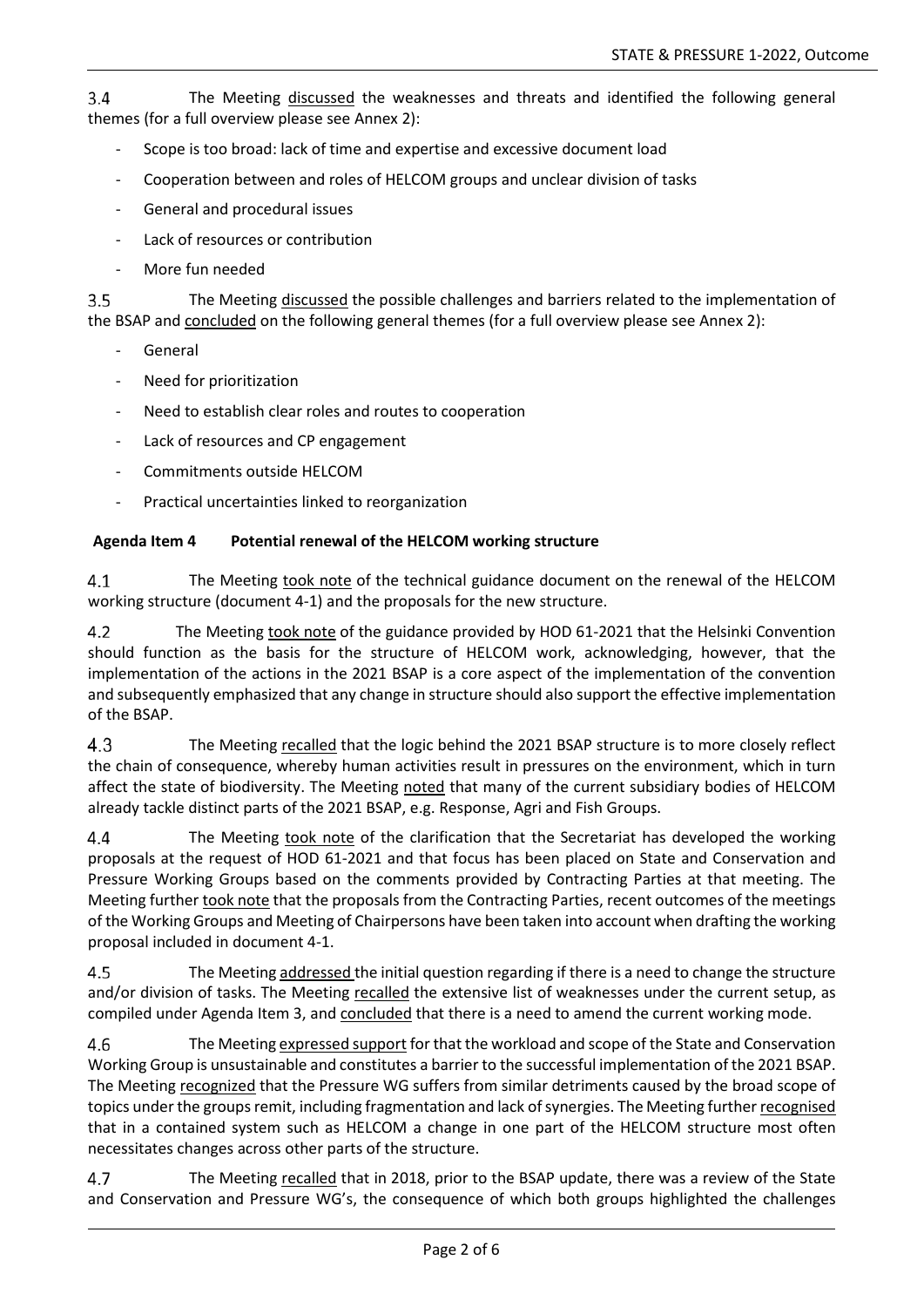stemming from dividing topics (e.g. hazardous substances and eutrophication and nutrients) across multiple groups.

4.8 The Meeting recalled that the joint STATE & PRESSURE meeting was organized to come to a shared understanding on a framework for amending current setup, which could then be discussed in more detailed in the spring Working Group meetings.

#### *Reorganization of work*

4.9 The Meeting discussed the need for restructuring of HELCOM as well as the division of tasks and topics under the responsibility of the two respective groups in the currents structure, having the working proposal as the starting point with two options:

- 1. Change in structure: biodiversity segment of the 2021 BSAP would be addressed by a new Biodiversity and conservation Working Group, and pollution and eutrophication would be organized under the responsibility of two Working Groups (Pollution and Eutrophication)
- 1. Change in tasks and working mode: this option retains the current structure but redistribution of the tasks between the current State and conservation, becoming Biodiversity and conservation, and Pressure which would take on the input aspect of eutrophication and pollution matters in addition to sources, pathways and loads.

Under both options the respective groups would work topically across the full management cycle (monitoring, data reporting, assessment, measures) for their respective topics e.g. related indicators and the corresponding topical expert groups.

4.10 The Meeting acknowledged that different stages of the work e.g. the monitoring and the assessments tend to follow a staggered approach where they do not overlap in time, meaning that everything does not need to be done simultaneously. The Meeting took note that the assessments on hazardous substances and eutrophication under HOLAS are almost fully automated using the CHASE and HEAT assessment tools respectively.

4.11 The Meeting agreed that, while it is not sufficient to address the challenges on its own, expanding the role and mandate of EGs in relation to distributing tasks and workload under a future setup should be considered. The Meeting supported that the EGs should be given a more concrete and substantial role in preparing the technical and scientific information and products required by the WGs. The Meeting emphasized that this will require closer cooperation and communication between the WGs and the EGs in the future.

4.12 The Meeting was of the view that e.g. for hazardous substances, gradual finetuning and adjustment of specific tasks might be needed even should the conclusion be that no restructuring is needed.

4.13 The Meeting took note of the view of the Swedish Pressure representative that separation of eutrophication and hazardous substances to two distinct groups like described in Figure 7 of the document 4-1 risks creating silos as many of the activities and sources are the same especially regarding point sources. The Meeting recalled that many of these matters are tackled currently within the Pollution Load Compilation (PLC) projects reporting to the Pressure WG and considered that there might be other processes under HELCOM which could be similar to the PLC and benefit from a process/project-based approach.

4.14 The Meeting took note that also currently in the Pressure Working Group the workflows related to eutrophication and pollution are mainly separate with separate experts attending separate parts, and that even though there is a possibility of finding synergies and learning from others that cooperation has been rather limited. The Meeting pointed out that focusing strictly on the redistribution of tasks under the current Working Groups might retain the problem of either silos, redundancy or not improving the holistic approach.

4.15 The Meeting concluded that most of the strengths recognised under Agenda Item 3 concern aspects of work which are not related to a particular structure, and thus are unlikely to be affected by possible changes in structure and task distribution.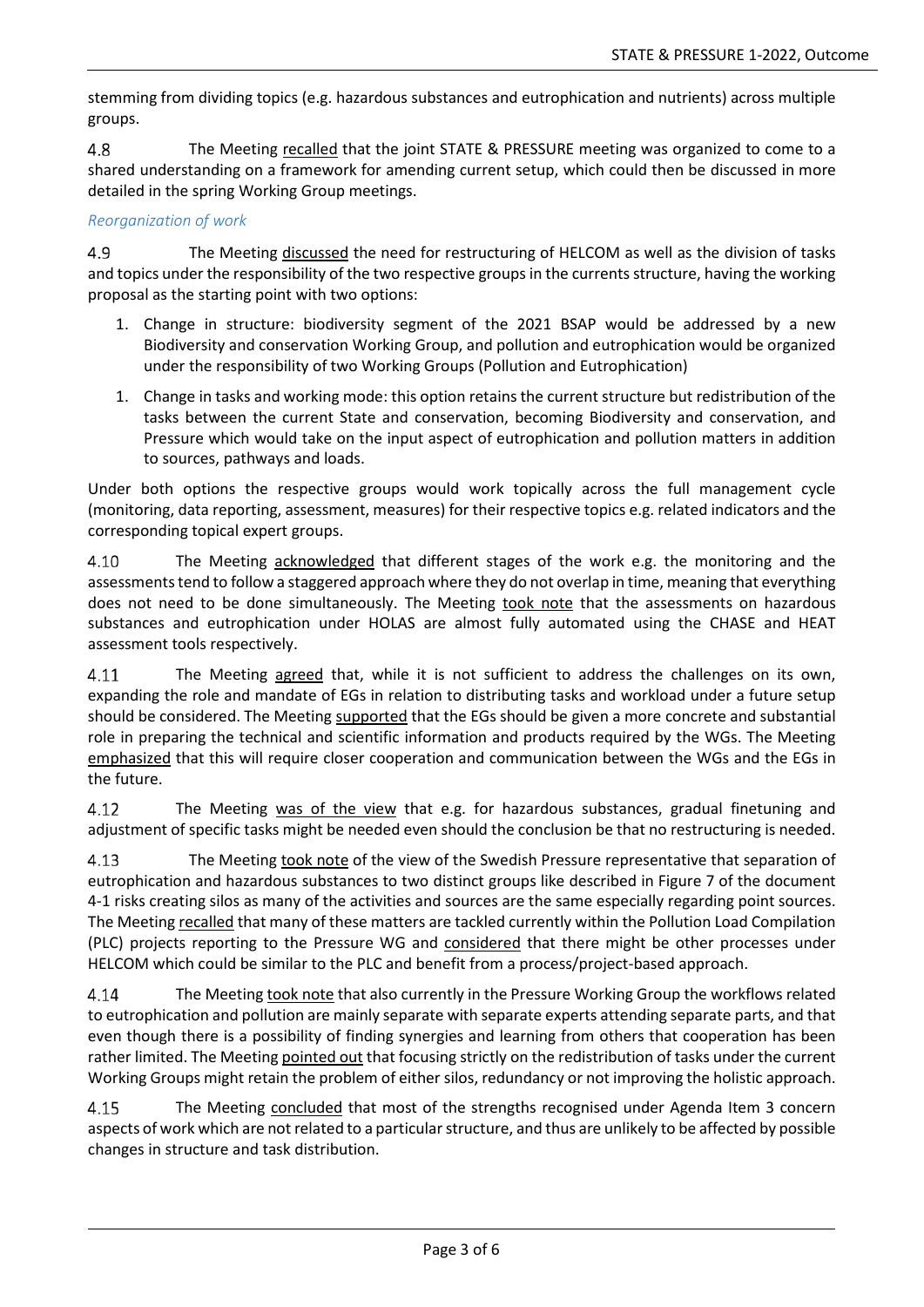4.16 The Meeting considered that a majority of the weaknesses identified are related to the scope of work within the two current groups, with work under both groups suffering detriments from working to cover too many topics. Other weaknesses concerned processes, or distinct matters like possibilities of contribution from the Contracting Parties, which are not directly related to restructuring or redistribution of tasks.

The Meeting pointed out that option 2 (retaining current structure but redistributing tasks 4.17 topically in line with 2021 BSAP) could risk giving Pressure Working Group a substantial workload in addition to the already expected new BSAP related workload, even if future work would be more strongly supported by relevant Expert Groups.

4.18 The Meeting took note of the view by the Swedish Pressure representatives that neither shifting a part of the status and assessment work to Pressure Working Group nor splitting the group would be desirable, but that Pressure WG should focus on sources and measures not separating eutrophication from other pressures.

4.19 The Meeting acknowledged that many human impacts on the catchment produce both nutrient, hazardous substances and litter and that there is an inevitable overlap among holistic assessment, PLCs, hot spot work and the national river basin management, and that especially periodic PLC assessment work could be more cross-cutting and directly feeding to the holistic assessment work.

4.20 The Meeting emphasized that the goal is to organize the work thematically so as to ensure a source to sea approach, avoid silos, have the most out of expert work, and arrange communicating between the groups without having the same documents circulating in several groups.

4.21 The Meeting took note of the preference of both State and Pressures representatives from Finland and Germany for option 1, i.e. reorganizing the work to three new groups, biodiversity, eutrophication and pollution workflows in separate groups, as this would facilitate the work of dedicated experts dealing with eutrophication and hazardous substances within the whole management cycle from activities and pressures to status and assessment, not splitting their effort to many different HELCOM groups as currently. The Meeting emphasized that all the working methods should be scrutinized and streamlined as part of the reorganisation.

4.22 The Meeting took note of the proposal by the German Pressure representative that there might be a third option of dividing work under the current Pressure WG: having eutrophication and hazardous substances under the same group as many of the experts are the same for e.g. point source loading and riverine inputs, and having another group for litter, noise and seafloor integrity matters.

4.23 The Meeting took note of the question by CCB on how the hazardous substance matters related to sea-based activities under the current Maritime and Response Working Groups will be considered in the possible restructuring, as these groups can be considered as sector-wise groups but a holistic approach should be aimed for. The Meeting took note of the clarification by the Secretariat that each group has a possibility to consider needed changes in their spring meetings, but that the overall changes are aimed to be kept to the minimum to avoid the possible implementation gap.

#### *HOLAS*

4.24 The Meeting recognized that one of the main challenges with respect to both the scope and the workload of State and Conservation is related to the holistic assessment, which due to its scope requires significant resources from the group, both with regards to expertise and time. The Meeting was of the view that finding a way to address the HOLAS work as a separate process, as a joint exercise of several Working Groups, from the beginning of the next six-year HOLAS cycle might solve that problem.

4.25 The Meeting supported that a process-based approach could be a constructive solution for future HOLAS assessments, should the different parts of the assessment be topically divided across several WGs. The Meeting took note of that Figure 10 in document 4-1 outlines how such a process-based approach could be done for HOLAS assessments, by which the preparatory phase consists of topical work under relevant Working Groups and the assessment phase would be carried out together by the Groups using a platform approach.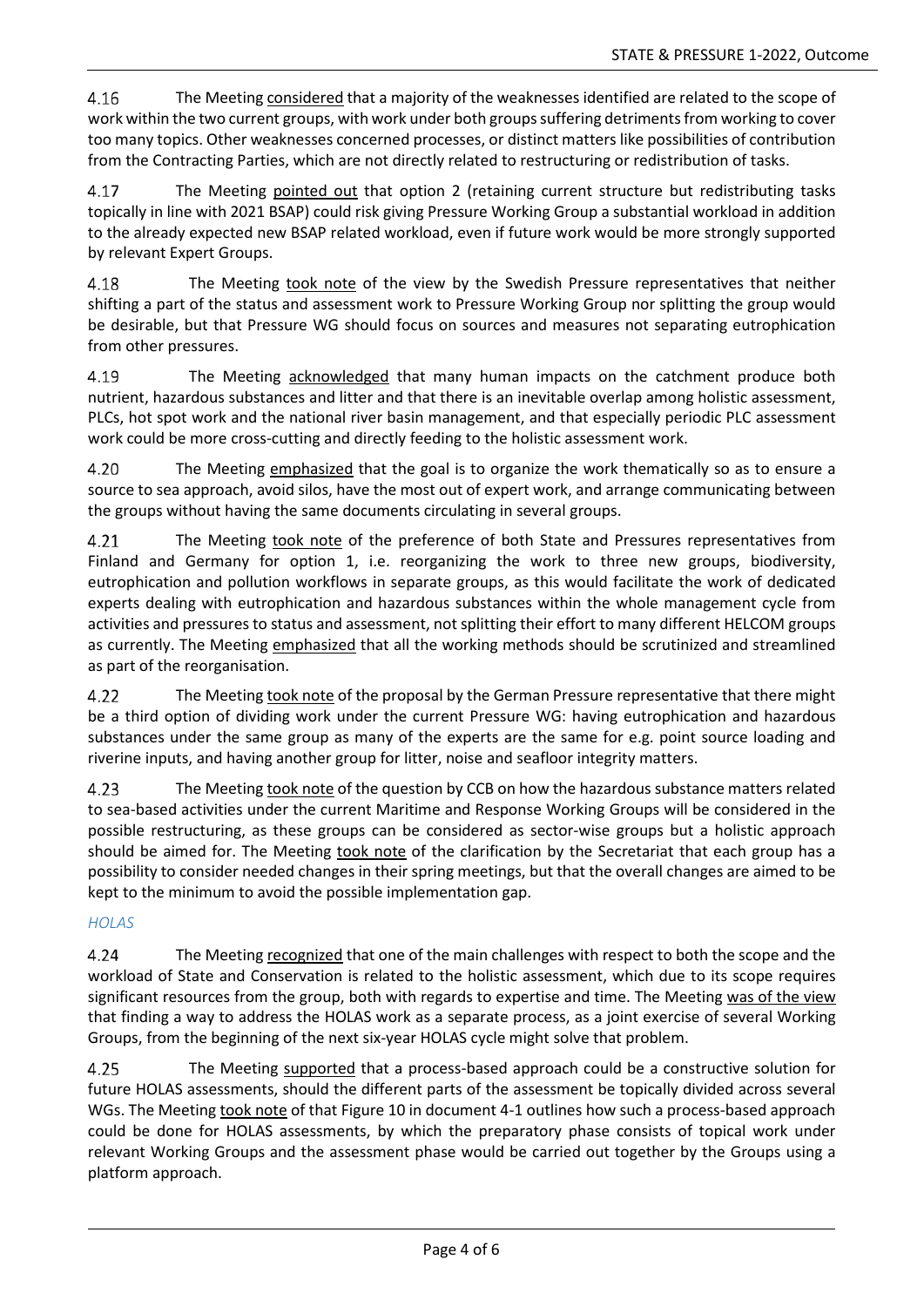4.26 The Meeting pointed out that adjustments might be needed in the detailed structure between the proposed HOLAS platform and the Working Group or Expert Group responsibilities, shifting most of the preparatory work from Working Groups to Expert Groups, Working Groups would concentrate on more strategic matters and prioritization, and some indicator and assessment tool related work could also be carried out within the platform.

#### *Conclusions*

4.27 The Meeting pointed out that the Gear Group could support other groups with overarching matters in relation to both coordinating the HOLAS work and implementation of the BSAP actions e.g. when updating the Work Plans of the Working Groups every other year to help groups address gaps and barriers, identify synergies or overlaps etc. The Meeting suggested that this could be done within a Meeting of Chairpersons, possibly back-to-back with a Gear Group meeting. The Meeting also recalled that in the Meeting of Chairpersons in January one of the outcomes was that regular exchange and cooperation among all the Groups should be established, discussing cross-cutting issues twice a year between the WG meetings and before the HOD meetings.

4.28 The Meeting concluded that, while there is support for both options presented in document 4-1, as well as the option presented in para. 4.22, it was not possible to settle on one option to use as a framework for further work in Spring 2022.

4.29 The Meeting invited the Group Chairs, together with the Secretariat, to form a drafting team to develop the proposals presented in Figures 7, 9 and 10 in document 4-1 as well as the proposed third option further intersessionally, based on the input provided by the Meeting. This should account for input collected during the scoping sessions under Agenda items 2 and 3 and place emphasis on details like how the Expert Groups will support the WG work and how the major tasks like HOLAS would be organized as a process and how related EG and WG level tasks would be organized, with a distinct timeline.

4.30 The Meeting further invited the drafting team to submit the proposals to PRESSURE 16-2022 and STATE&CONSERVATION 16-2022, respectively, for further consideration and approval of what recommendation and rationale each group will submit to HOD 62-2022 for discussion and agreement.

#### **Agenda Item 5 Any other business**

 $5.1$ The Meeting did not discuss any other matters.

#### **Agenda Item 6 Closing of the Meeting**

 $6.1$ The Outcome of the Meeting was adopted via correspondence.